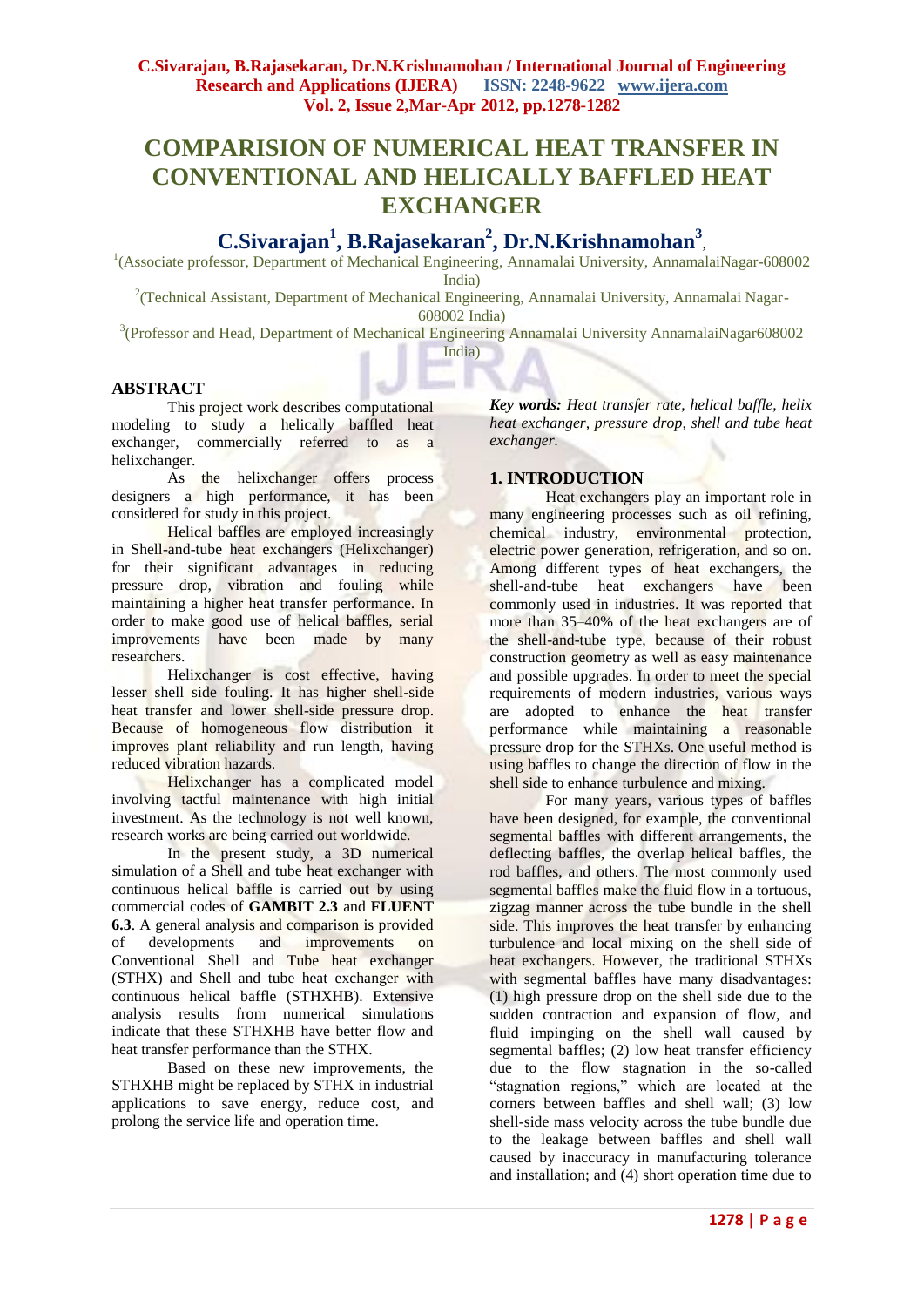the vibration caused by shell-side flow normal to tube bundle. When the traditional segmental baffles are used in STHXs, higher pumping power is often needed to offset higher pressure drop for the same heat load. During the past decades, deflecting baffles, rod baffles, and disk-and-doughnut baffles have been developed to solve these shortcomings of the traditional segmental baffles. However, none of these baffle arrangements can solve all the principal problems mentioned earlier. New designs are still needed to direct the flow in plug flow manner, to provide adequate support to the tubes, and to have a better thermodynamic performance.

The shell-and-tube heat exchanger with helical baffles (STHXHB) is usually called a helixchanger. It was invented in Czech Republic and commercially produced by ABB Lummus Heat Transfer. Helical baffles offer a possible alternative to segmental baffles by circumventing the aforementioned problems of conventional segmental baffles; they are accepted for their outstanding advantages, including: (1) improved shell side heat transfer rates and pressure drop ratio; (2) reduced bypass effects; (3) reduced shellside fouling; (4) prevention of flow induced vibration; and (5) reduced maintenance. In the past decades, the STHXHB have been continuously developed and improved and have been widely accepted by engineers [5].

The aim of this study is to present a critical review of the developments and improvements conducted on STHXHB, which is of importance for further improvements research in the future.

# **2. Computational model for STHX and STHXHB**

The computational model of the STHX and STHXHB is as shown in the following figures and the detailed geometry parameters are listed in Table.1, The 3D models of STHX and STHXB are created by using Solid works (drawing software) shown in fig.1and fig.2 respectively. The STHXHB has continuous helical baffles in the shell-side direction with total tube number of 10 and one centre tube. The whole computational domain is bounded by the inner side of the shell and everything in the shell is contained in the domain. The inlet and outlet of the domain are connected with the corresponding tubes.



**Fig.1 Shell and tube Heat Exchanger with Conventional Baffles (STHX)**



**Fig.2 Shell and tube Heat Exchanger with continuous Helical Baffle (STHXHB)**

| Geometric parameters of STHX and STHXHB |                 |                                                                                       |                                                                 |
|-----------------------------------------|-----------------|---------------------------------------------------------------------------------------|-----------------------------------------------------------------|
| Name of<br>the Parts                    | <b>Material</b> | <b>Size of STHX</b>                                                                   | Size of<br><b>STHXHB</b>                                        |
| <b>Shell</b>                            | M.S pipe        | ID: $101$ mm<br><b>OD</b> : 113mm<br>Length: 1m<br>Qty: 1no.                          | ID: 101mm<br>OD: 113mm<br>Length: 1m<br>Qty: 1no.               |
| Tube                                    | Copper<br>tube  | ID: $12mm$<br>OD: 13.8mm<br>Length:1020mm<br>Qty:10 nos.                              | ID: 12mm<br>OD: 13.8mm<br>Length:1020mm<br>Qty:10 nos.          |
| Center<br>Tube                          | Copper<br>tube  | ID: 24mm<br>OD: 25.8mm<br>Length: 1020mm<br>Qty:1 no.                                 | ID: 24mm<br>OD: 25.8mm<br>Length:1020mm<br>Qty:1 nos.           |
| <b>Baffle</b>                           | Copper<br>plate | 1 <sub>mm</sub> thick<br>circular plate of<br>$101$ mm dia.<br>with 25% baffle<br>cut | 1 mm thick<br>helical plate                                     |
| Stationery<br>Tube<br>Sheet             | M.S             | 5mm thick<br>100 <sub>mm</sub><br>diameter plate<br>Qty: 2 nos.                       | 5mm thick<br>100 <sub>mm</sub><br>diameter plate<br>Qty: 2 nos. |
| Shell<br>Cover<br>(Front $\&$<br>Rear)  | M.S             | $Qty: 2$ nos.                                                                         | Qty: $2$ nos.                                                   |

TABLE 1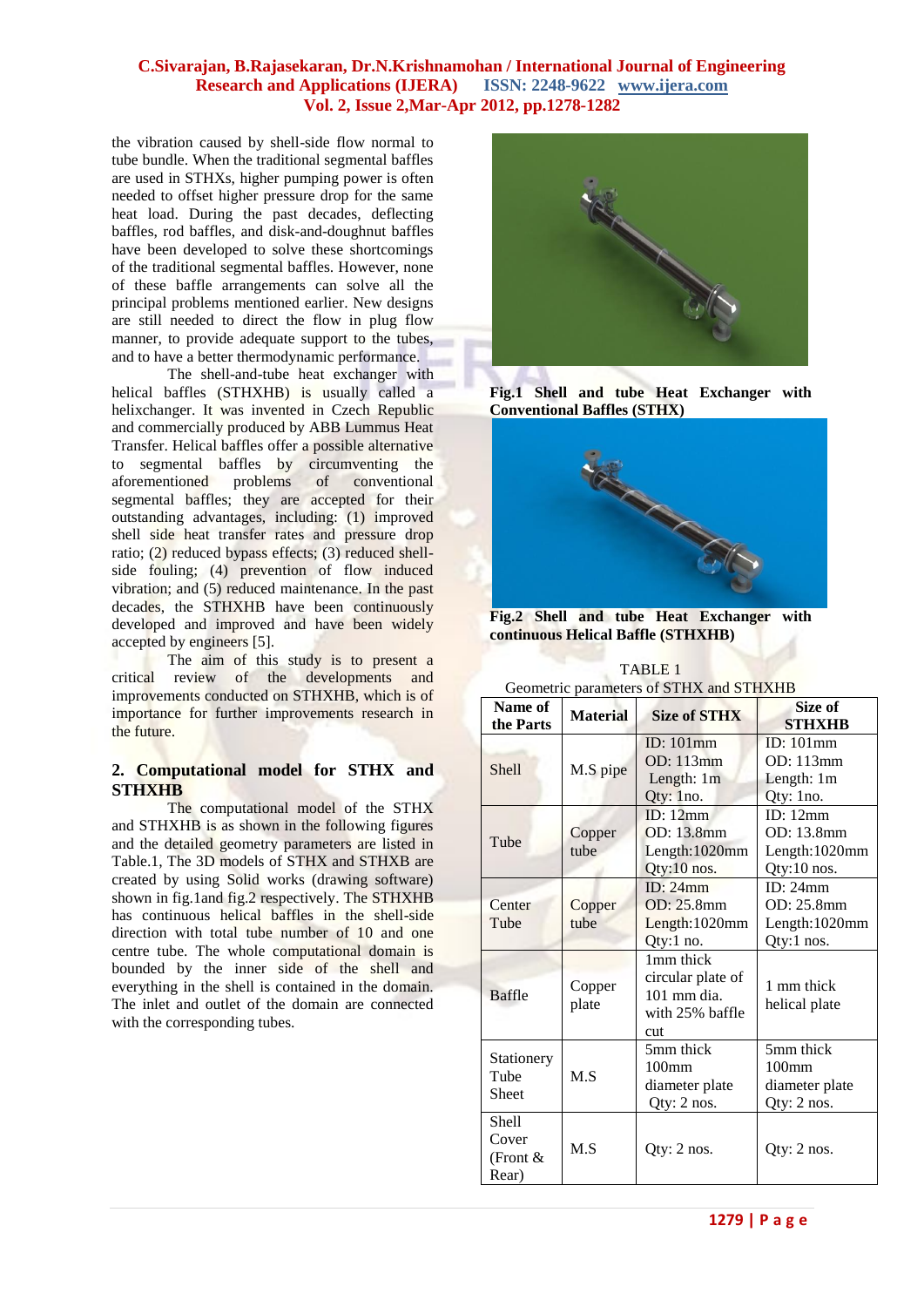#### **3. Numerical analysis**

A CFD software, Fluent, was used for the numerical analysis. The first step of CFD simulation was mesh generation, which was the geometrical domain. The suited model, which was shown in Fig.3 & Fig.4, consisted of conventional and continuous helical baffles. The model was created and meshed by using GAMBIT software. As a result, approximately 2.5 lakhs tetrahedral elements were generated for the model. Then, the created model in GAMBIT software was exported to the fluent software in which boundary conditions and material properties were defined.

The second step was establishment of boundary conditions and material properties. Water is used as working fluid for both shell and tube, inlet boundary conditions were set as velocity inlets, with the corresponding flow rates and the temperatures according to the trial data, and outlets were set as out flow. The materials of tubes and baffles were assumed to be copper. The physical properties of copper are taken as constant. The exterior wall was modeled as adiabatic. The simulation is solved to predict the heat transfer and fluid flow characteristics by using *k*−*ε* turbulence model [3] and [7]. The pressure based solver is used to solve. The following equations are used [9] Solver equation:

General contol volume equation:



Fig.3 FLUENT Mesh for STHX **ANS** 

Fig.4 FLUENT Mesh for STHXHB

#### **4. Principle of Heat transfer enhancement in STHXHB:**

One useful method to enhance heat transfer performance of heat exchanger is using baffles to change the flow direction to enhance turbulence and mixing, as do the helixchanger. In the shell side of the helical baffled STHXs, the helical baffles are located at a certain angle to the tube bundle, creating a helix flow path for the working fluid. The helix flow provides some characteristics to enhance heat transfer and low pressure drop [1] and [10].

The fluid flow in the shell side of STHXHB (due to continuous helical baffles) is a complete helix in nature. This flow pattern can avoid abrupt turns of flow direction and maintain a constant rush on the heat exchange tubes. It can have superior advantages in preventing leakage, mitigating fouling, and increasing heat transfer coefficient [1] and [10].

#### **5. RESULTS AND DISCUSSIONS**

In the present study, the 3D numerical simulation of a STHX and STHXB is carried out by using commercial codes of GAMBIT 2.3 and FLEUNT 6.3. The computational model and numerical method of Shell and tube heat exchanger with conventional baffles (STHX) and Shell and tube heat exchanger with continuous helical baffles (STHXHB) is presented in detail, and parallel computation mode is adopted for the simulation of STHX and STHXHB on a grid system. The validation of the computational model is performed by comparing the performance parameters of heat exchangers. For this analysis both cold and hot fluid is taken as water. Increase in total heat transfer rate is 7% to 17% in STHXHB with STHX is obtained for different hot fluid velocity shown in Fig.5 and 6 and pressure drop also considerably reduced in STHXHB compared with STHX.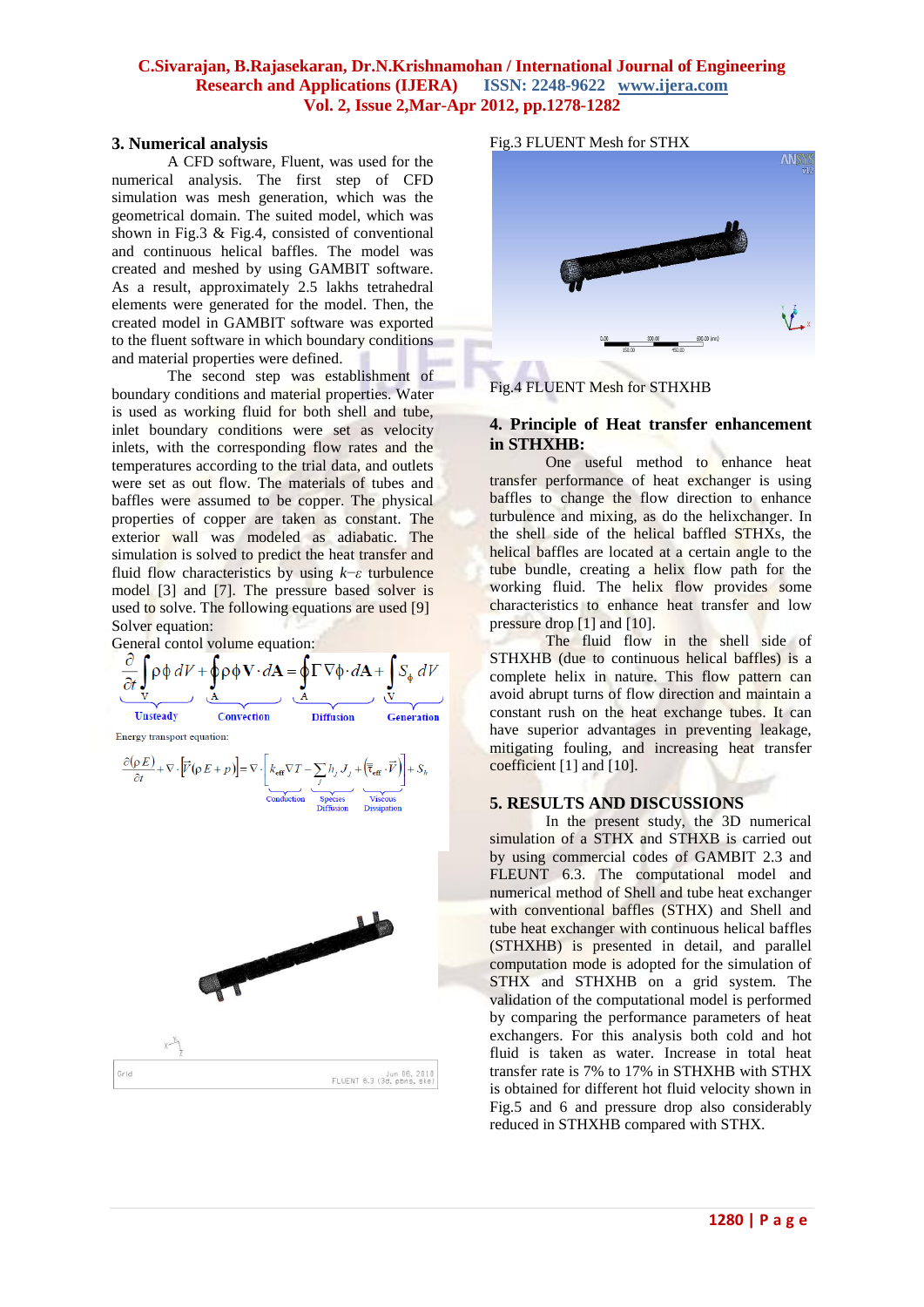